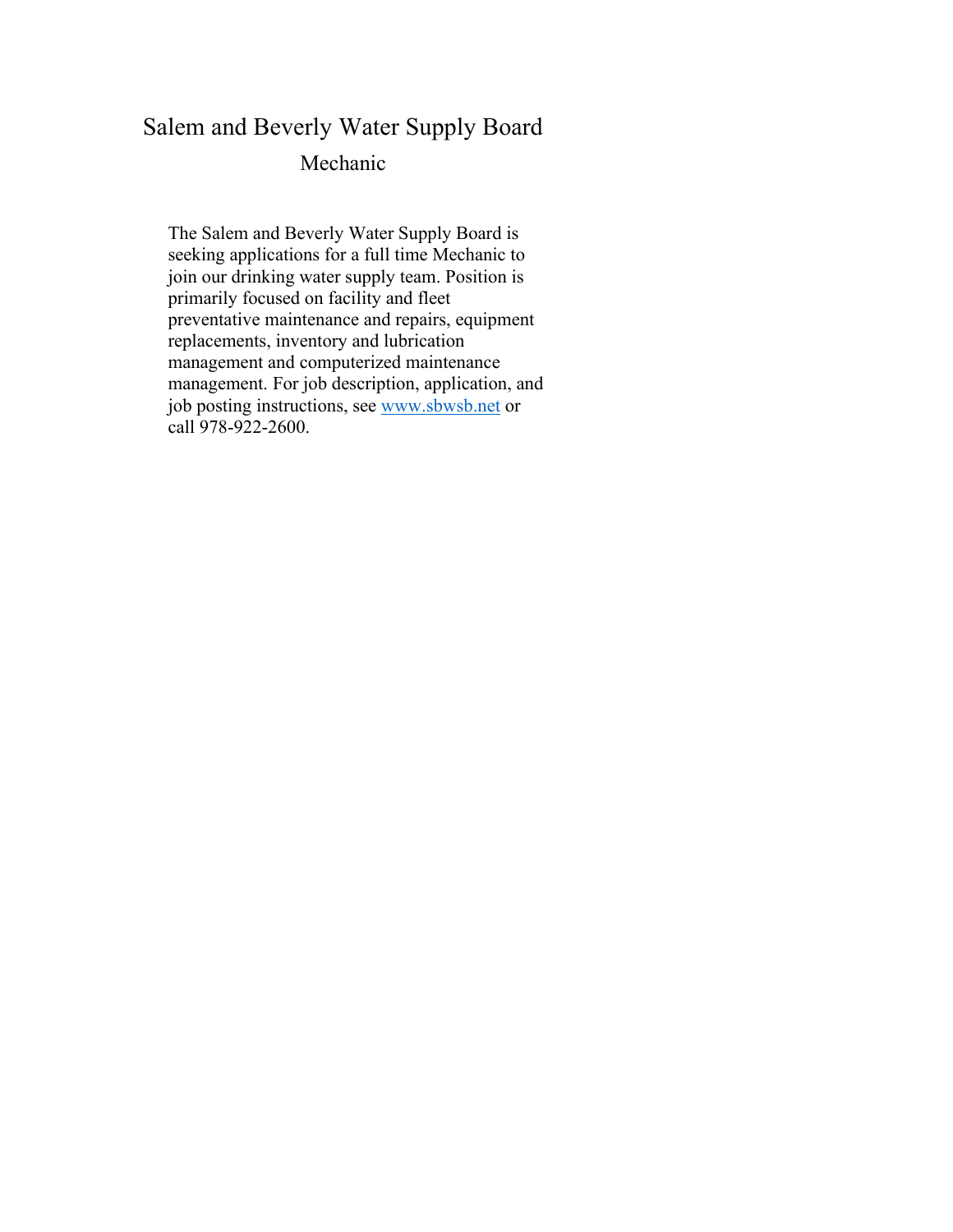#### **Salem and Beverly Water Supply Board**

#### **Job Posting**

#### **Mechanic**

The Board anticipates that there will be an opening for the position of Mechanic.

TO BE CONSIDERED FOR THE POSITION: the candidate must submit an application package addressed to Jeannine Nash, Administrative Assistant, containing the following documents:

#### **Item A – A signed original cover letter addressed to Alan Taubert, Executive Director. The letter must contain the following items:**

- **An explanation describing how the applicant's education, background, experience, and qualifications meet the requirements of the job description for the position.**
- **A statement describing the applicant's intention to perform the responsibilities of the position.**
- **The letter may contain any other remarks the applicant deems important.**
- **Item B – An up-to-date resume with copies of supporting qualifications and experience documentation such as diplomas, degrees, certificates, and licenses.**

**Item C – A completed Salem and Beverly Water Supply Board job application.**

#### **Pay Range Rate Schedule**

| <b>Hourly Rate</b> |                   | <b>Weekly Rate</b>      | <b>Annual Amount</b>      |
|--------------------|-------------------|-------------------------|---------------------------|
|                    | $$34.00 - $38.50$ | $$1,360.00 - $1,540.00$ | \$70,720.00 - \$80,080.00 |

Each application package will be reviewed for timeliness, completeness (submittal of completed Items A and B) and for content and attention to detail.

#### **Submittal Deadline and Location**

Deliver one complete and unbound application package to the Administrative Assistant. Applications will continue to be accepted until the position is filled.

The Administrative Assistant will log in the date and time all application packages are received. The Board reserves the right to reject application packages that do not meet the minimum requirements of the position and that do not satisfy all of the time, procedural and submission requirements.

Attachment: Mechanic job description and SBWSB job application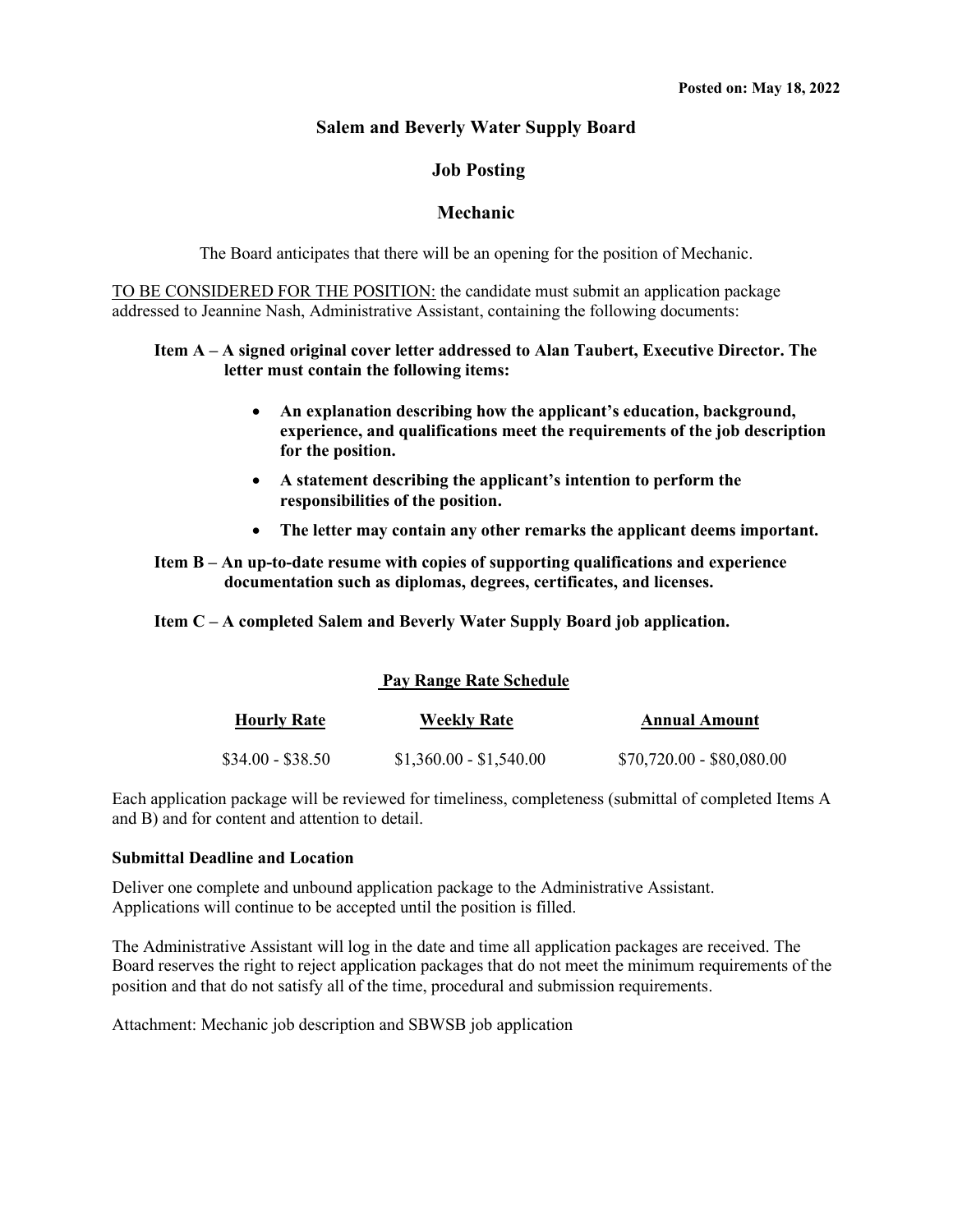# **MECHANIC**

### **GENERAL STATEMENT OF DUTIES**

Highly skilled technical work in maintaining, repairing, and rebuilding mechanical, electromechanical, pneumatic, and hydraulic systems. Skills include complex machines, equipment, piping, HVAC, automotive and fleet equipment, and other work needed to maintain proper performance, safety, and operations of a water utility. This position reports to the Lead Mechanic and Supervisor of Maintenance.

#### **QUALIFICATIONS**

#### **Education and Experience**

High school diploma and at least five (5) years in related mechanical maintenance work experience, or an equivalent combination of education and experience. Completion of Mechanical and Maintenance Training Courses is highly desirable. An advanced degree in business, science, or other related field of study is highly desirable.

#### **Licenses and Certifications**

- Massachusetts Driver's License Class D (Required)
- Massachusetts Hoisting License Class 1B/2A/3A (Highly Desirable)
- OSHA 10 and 30 Hour General Industry (Required or ability to attain within one (1) year)
- Maintenance Reliability Certification (Highly Desirable)
- Massachusetts Operator of Drinking Water Supply Facilities Treatment License (Desirable)
- Welding Certification in Arc, TIG/MIG, Stick, and Wire Feed (Highly Desirable)
- Massachusetts Driver's License CDL A/B with Air Brake Endorsement (Highly Desirable)

#### **KNOWLEDGE, ABILITY AND SKILLS**

#### **Knowledge**

Knowledge of water treatment mechanical machinery, equipment, automotive and fleet equipment, and the knowledge of how these elements are maintained and repaired. Knowledge of how to use typical machine shop machine equipment and tools for precision measuring such as: micrometers, verniers, dial indicators, and laser measuring devices. Knowledge of precision maintenance best practices techniques such as laser alignment, ultrasonic lubrication and lubrication practices, vibration analysis and thermography. Knowledge of Computerized Maintenance Management Systems (CMMS) work order systems and maintenance work management best practices. Working knowledge of OSHA, occupational hazards and safety precautions pertaining to water treatment or industrial facilities.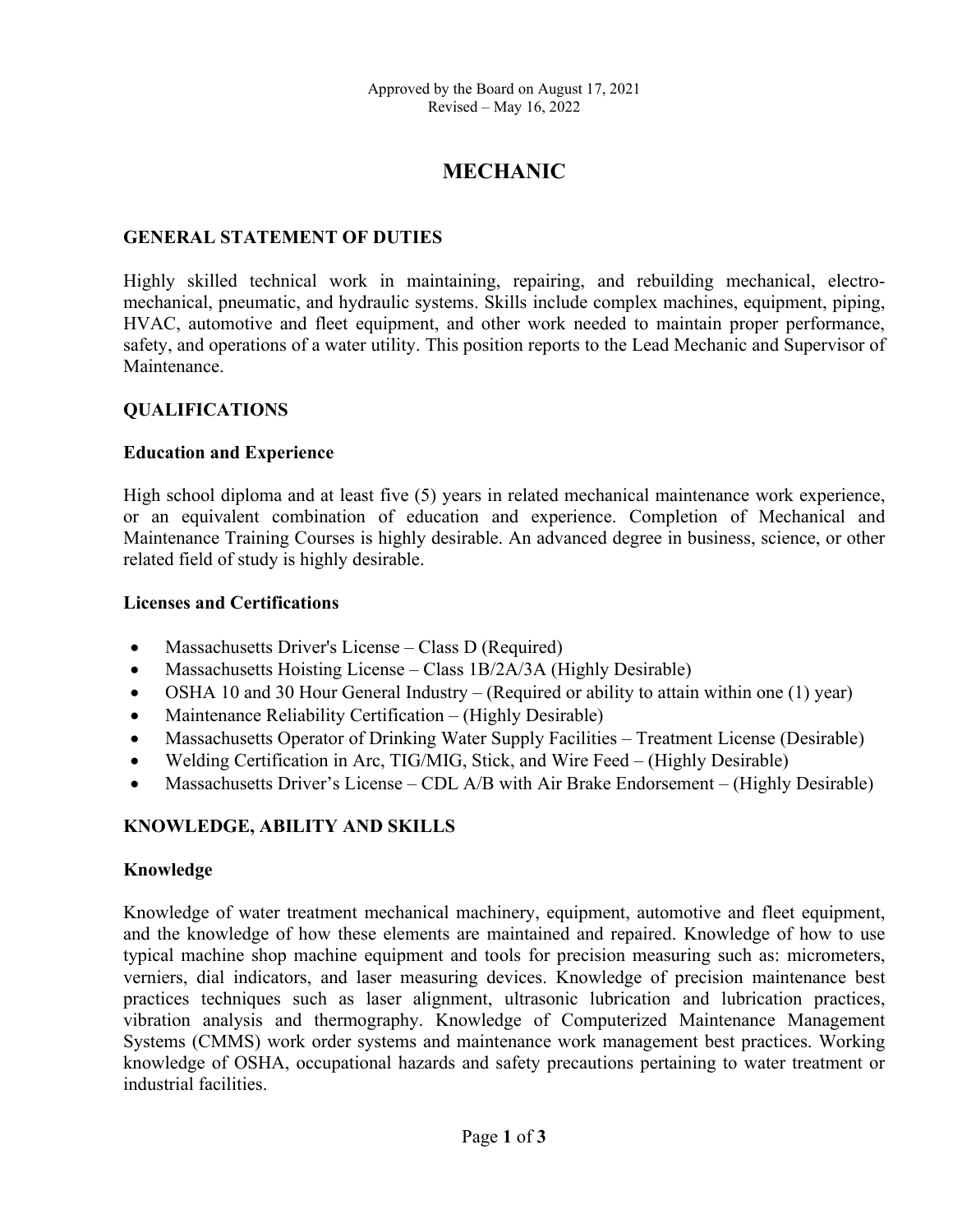### **Ability**

Ability to prepare maintenance reports and maintain accurate records; ability to react promptly and efficiently in emergencies; ability to interpret technical manuals, blueprints, and schematics; ability to use all types of tools and motorized equipment including cranes, hoists and lifts*.* Ability to use welding, cutting, and grinding equipment. Ability to develop and maintain a fleet maintenance program. Ability to use and maintain CMMS work order systems.

### **Skill**

Excellent communication skills, including reading, writing, and speaking English. Must be proficient in computer usage and interface skills with Microsoft Products, database, and current technology precision maintenance tools. Attention to detail and must be able to assemble equipment and machinery to appropriate manufacturer tolerances.

### **PHYSICAL REQUIREMENTS**

Constant moderate to strenuous physical effort generally required to perform work. Frequent bending, walking, climbing, reaching, and standing. Frequently required to move (push, pull, lift, or carry) objects weighing up to sixty (60) pounds. Sometimes works in confined areas for extended periods of time or from an elevated height. Frequently required to operate hand, power, and various tools requiring manual dexterity. Excellent eyesight (sharp, close, distance, color, peripheral, and depth vision) and hearing well within normal ranges.

### **JOB ENVIRONMENT**

Work is performed both inside and outside under varying weather conditions with potential exposure to loud noises, heights, toxic or corrosive chemicals, fumes, or airborne particles, near moving parts, and with risk of electrical shock. Employee is required to work varying hours during emergencies and/or process control situations.

Sometimes works independently without constant supervision and performs duties proactively, safely, effectively and on-time, while part of a team.

Supervises other Board staff on mechanical related work as assigned.

Has some contact with other Board staff, the public, vendors, contractors, consultants, and employees of the local Cities and Towns.

Errors in judgment could cause injury to self or other employees, damage to equipment, monetary loss, loss of service, and legal ramifications to the Board.

Adheres to the Board's safety rules, regulations, policies, and procedures.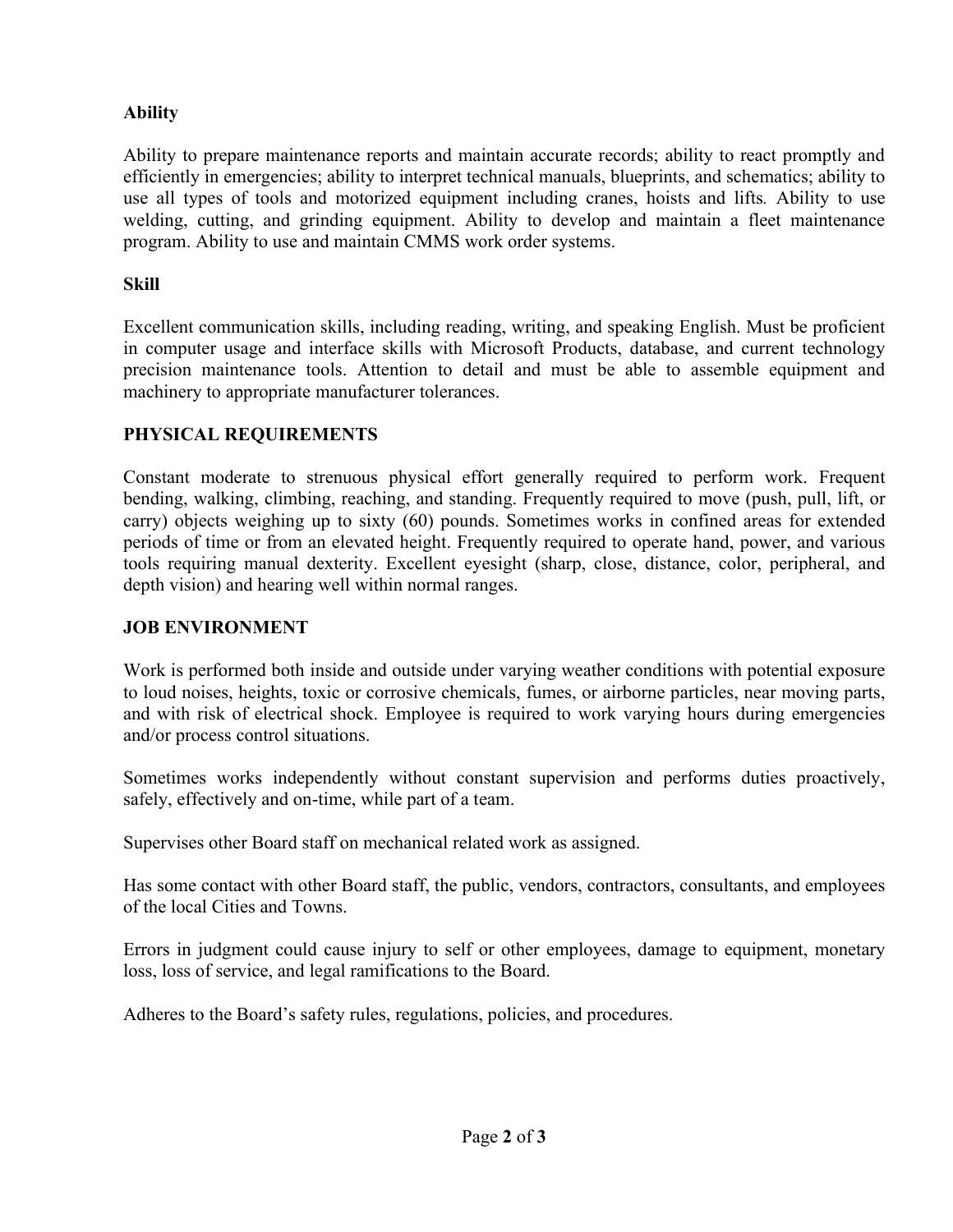### **ESSENTIAL FUNCTIONS**

*The essential functions or duties listed below are intended only as illustrations of the various types of work that may be performed. The omission of specific statements of duties does not exclude them from the position if the work is related, or a logical assignment to the position.*

- Performs work of a highly technical and mechanical nature, requiring the use of efficient diagnostics, best practices, and responsible independent judgement, with limited supervision, to sustain the Board's mechanical, electro-mechanical, pneumatic, hydraulic machinery, HVAC, piping, equipment, processes, automotive and fleet equipment in excellent working order.
- Develops and performs preventative and corrective maintenance work, equipment inspections, precision maintenance, condition assessments and root cause analysis of malfunctioning equipment. Recommends needed work, prepares work orders, develops work planning, and needed parts and inventory quickly and efficiently to maintain operations.
- Manages the continuous improvement of precision maintenance best practices including but not limited to laser alignment, ultrasonic lubrication, lubrication storage, delivery and application practices, vibration analysis and balancing, and thermography.
- Assists with inventory management and procurement of materials, equipment and supplies to maintain proper and efficient operations.
- Ensures shop, equipment, and tools are in clean and safe operating condition. Corrects unsafe conditions in the work areas and reports any unsafe conditions, not immediately correctable, to supervisor.
- Assists with the overall cleanliness of the maintenance shop and fleet garage/service areas.
- Uses arc, gas, TIG/MIG, wire feed, and plasma-type welding, cutting, and grinding equipment.
- Installs and sets up new or rebuilt equipment, utilizing best maintenance practices and procedures.
- Develops and performs preventive maintenance program work and repairs on the Board's equipment. Maintains accurate and updated preventative maintenance records in the CMMS. Performs, reports, and presents fleet condition assessments and reports.
- Maintains a clean and orderly environment, including further required cleaning of the facility.
- Trains and mentors other staff in mechanical repair work, precision maintenance best practices and proper fleet operational and maintenance care.
- Assists with electrical, plumbing, snow and ice management, and other property and facilities management work activities as assigned.
- Operates the treatment plant and fleet subject to holding the proper licenses.
- Attends and participates in Board training initiatives.
- Attends and participates in meetings as assigned.
- Performs other duties as assigned.

Occupational Category Code: M4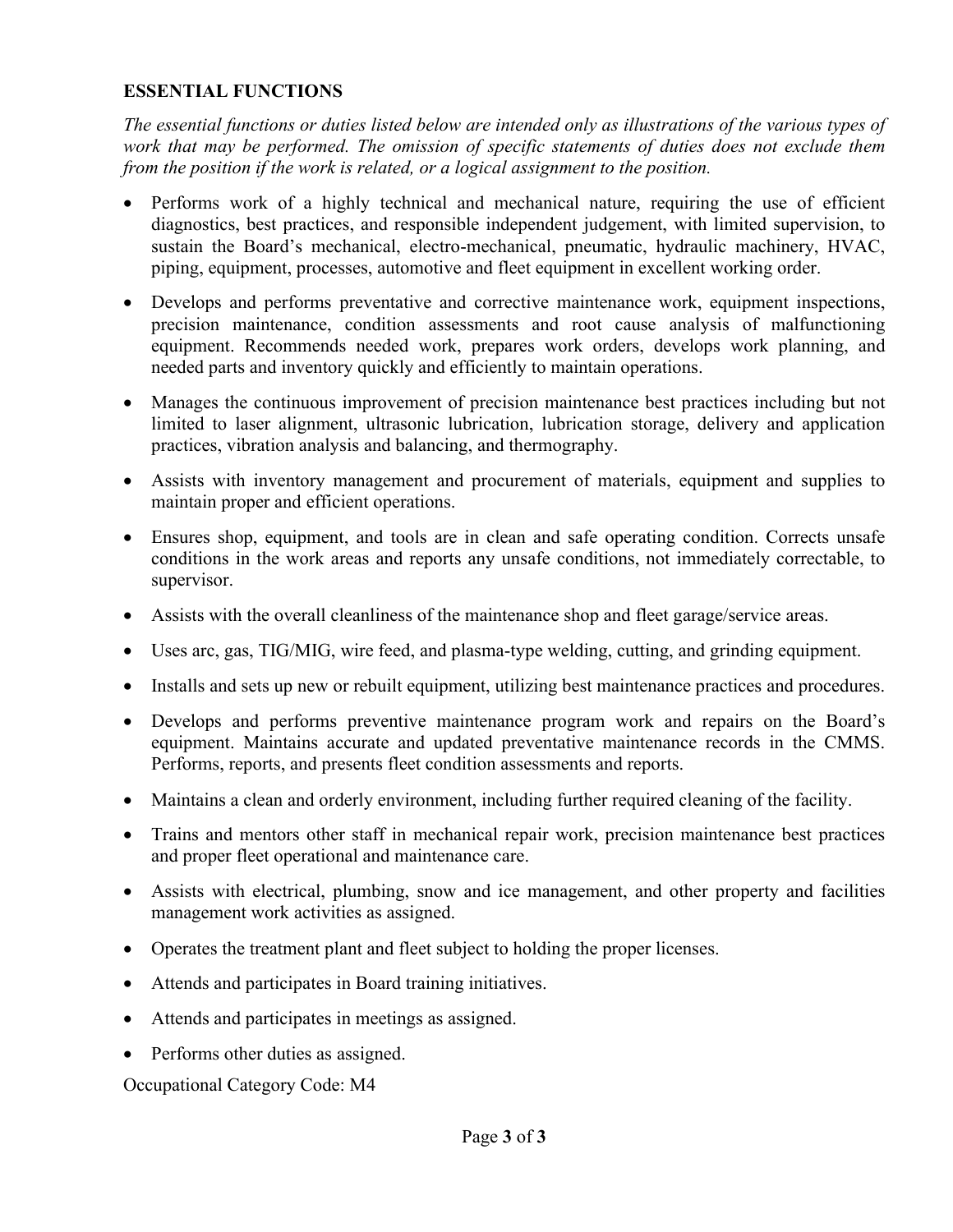

# **SALEM AND BEVERLY WATER SUPPLY BOARD**

# **APPLICATION FOR EMPLOYMENT**

*Please PRINT Clearly*  $\qquad \qquad$  Today's Date  $\qquad \qquad$ 

# **BACKGROUND INFORMATION**

| (Last)                                                | (First) |        | (Middle Initial)      |  |  |
|-------------------------------------------------------|---------|--------|-----------------------|--|--|
|                                                       |         |        |                       |  |  |
| (Number and Street)                                   | (City)  |        | (State)<br>(Zip)      |  |  |
|                                                       |         | (Home) | (Cell)                |  |  |
| E-Mail Address <b>E-Mail Address</b>                  |         |        |                       |  |  |
| Whom should we contact in case of an emergency?       |         |        | (Name) (Phone Number) |  |  |
| Do you have relatives working for the Board? ____ Yes |         | No     |                       |  |  |
|                                                       |         |        |                       |  |  |
|                                                       |         |        |                       |  |  |

# **JOB INTEREST**

Are you applying for a specific job or position or submitting a general application?

|                 | <b>General Application</b>                                   |
|-----------------|--------------------------------------------------------------|
|                 | Specific Job/Position<br>((Specify Job/Position of Interest) |
|                 | How did you hear about this job/position?                    |
|                 | Are you available for overtime work? ____ Yes _____ No       |
| <b>Comments</b> |                                                              |

\_\_\_\_\_\_\_\_\_\_\_\_\_\_\_\_\_\_\_\_\_\_\_\_\_\_\_\_\_\_\_\_\_\_\_\_\_\_\_\_\_\_\_\_\_\_\_\_\_\_\_\_\_\_\_\_\_\_\_\_\_\_\_\_\_\_\_\_\_\_\_\_\_\_\_\_\_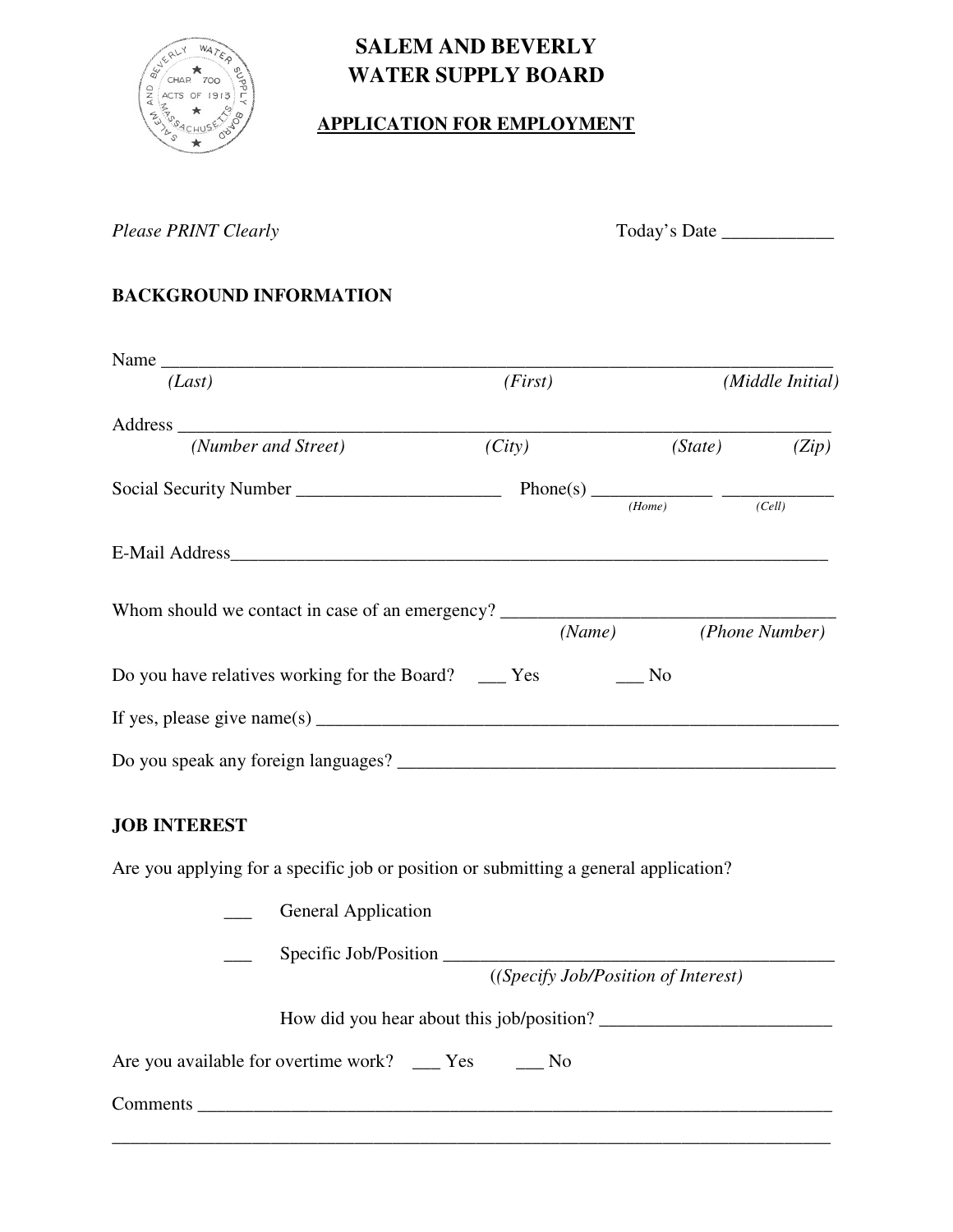### **EDUCATION AND/OR MILITARY TRAINING**

### **Education**

| School(s) Attended | Dates<br>Attended | Subject/<br>Concentration                                                                                            | Graduate?<br>Yes/No | Degree/<br>Certification |  |  |
|--------------------|-------------------|----------------------------------------------------------------------------------------------------------------------|---------------------|--------------------------|--|--|
|                    |                   |                                                                                                                      | Y N                 |                          |  |  |
|                    |                   | <u> 1980 - Jan James James Stein, mars and de la provincia de la provincia de la provincia de la provincia de la</u> | Y N                 |                          |  |  |
|                    |                   |                                                                                                                      | Y N                 |                          |  |  |
| <b>Military</b>    |                   |                                                                                                                      |                     |                          |  |  |
| <b>Branch</b>      |                   | Date Entered                                                                                                         |                     | Date Separated           |  |  |
| Final Rank ______  |                   | Primary Duties                                                                                                       |                     |                          |  |  |

### **EMPLOYMENT HISTORY AND/OR VOLUNTEER WORK**

(List all verifiable employment including any performed on a volunteer basis. List all of your employers, starting with your present or most recent employer.)

| Company | Phone | Dates of<br>Supervisor Employment | Position<br>Held | Reason for<br>Leaving |
|---------|-------|-----------------------------------|------------------|-----------------------|
|         |       |                                   |                  |                       |
|         |       |                                   |                  |                       |

Briefly describe the type of work for which you are best qualified. Note any details about your qualifications that should be considered. Include special skills, equipment operated, licenses, professional affiliations, honors and awards, publications, patents, etc.

If currently employed, may we contact your employer as a reference? \_\_\_\_ Yes \_\_\_\_ No